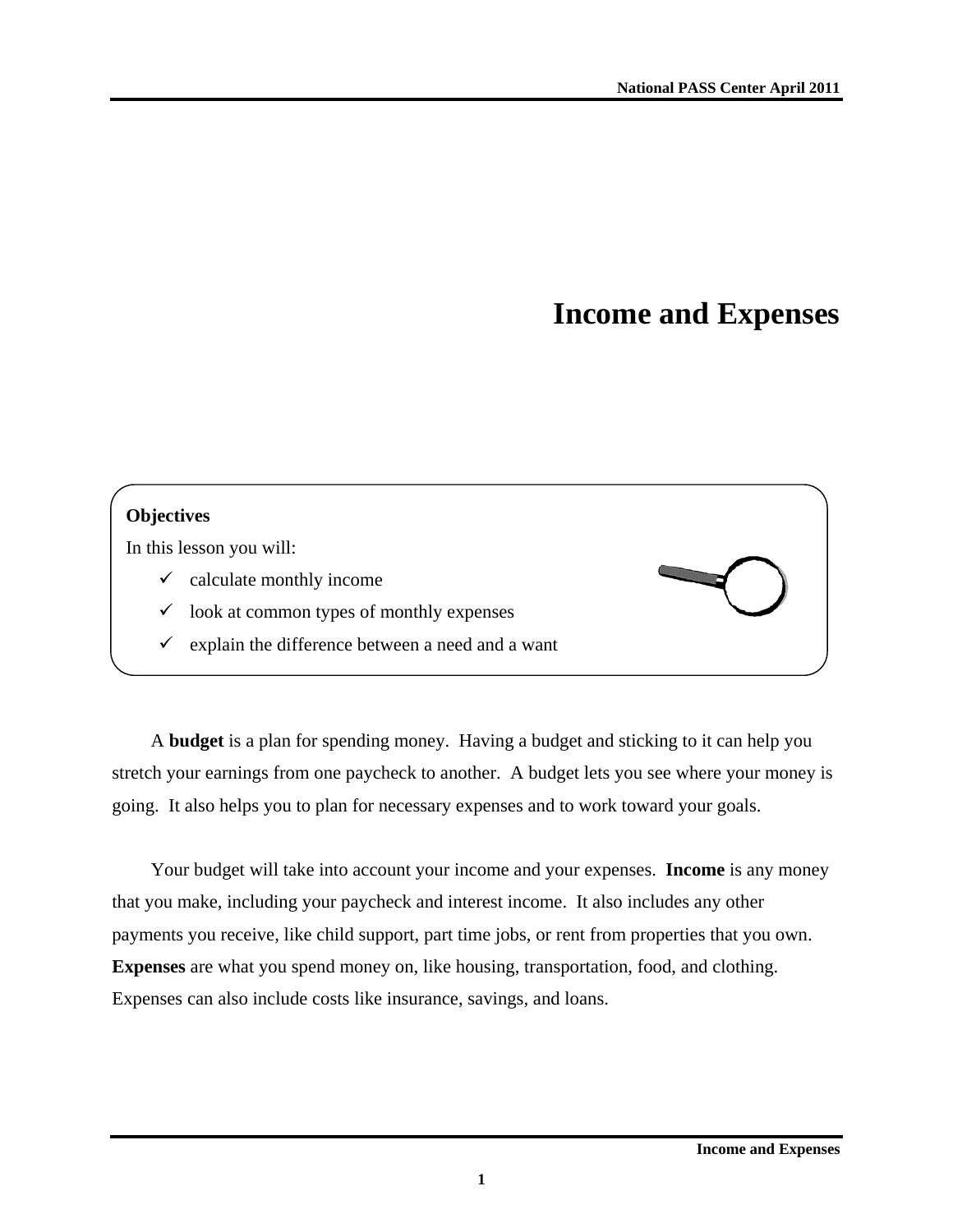#### **Income**

To build a monthly budget, begin by adding up your income. Include any source of income in your budget. If you are paid weekly, biweekly, or semimonthly, you will need to calculate your monthly income.



#### *Example 1*

Jonathan gets paid \$1515 biweekly. What is his monthly income?

#### *Solution*

First find the yearly income. Multiply the amount of the paycheck by the number of paychecks per year.

 $$1515$  — amount of paycheck

 $x \t 26$  — number of paychecks per year

 $$39390$  — yearly income

Now divide the yearly income by 12 (number of months per year).

 $$39390 = $3282.50$ 12

Jonathan's monthly income is \$3,282.50 For planning purposes, we would consider this to be \$3,280.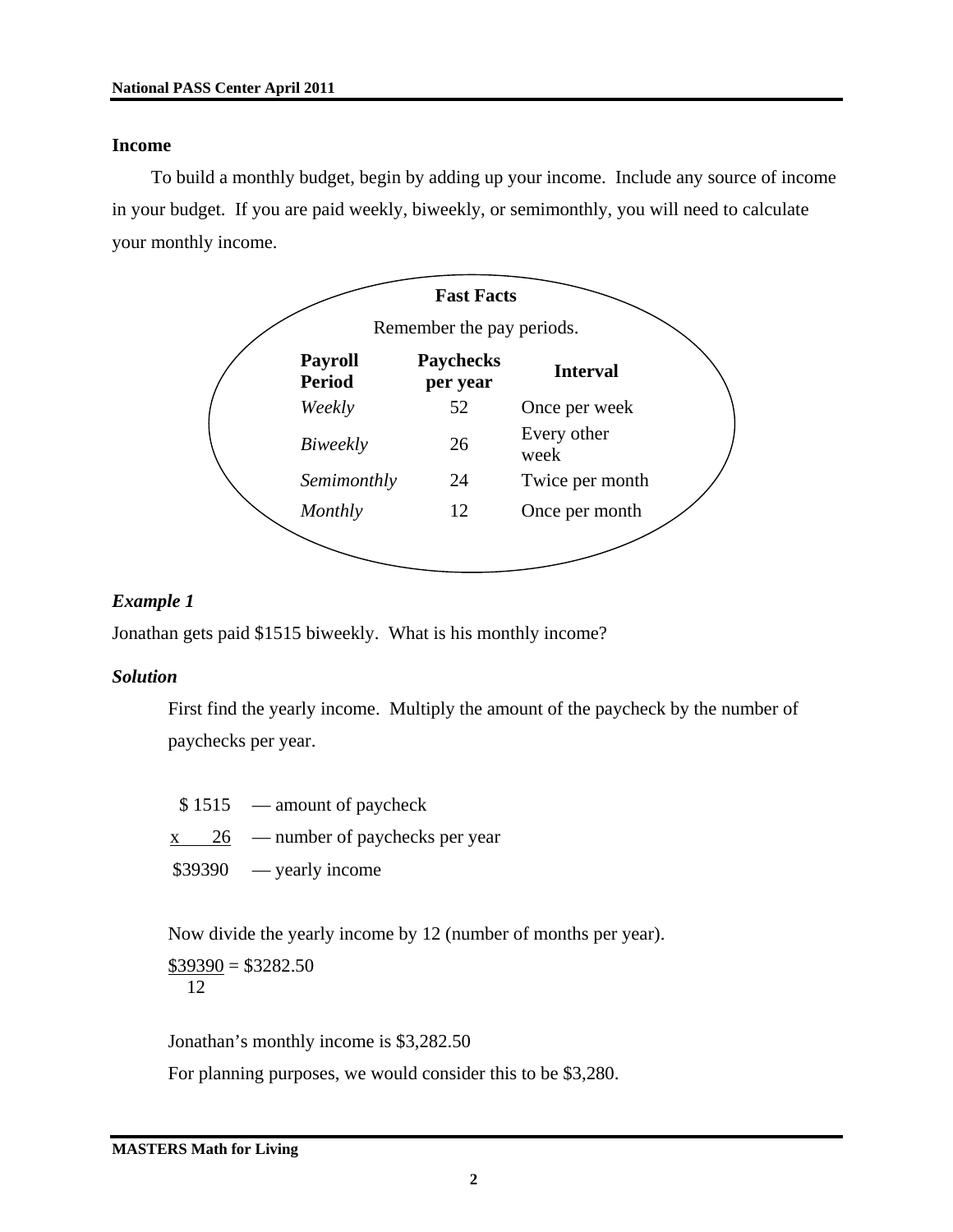

## *Example 2*

Delores gets a weekly paycheck of \$630. She also owns and rents out a condo for \$850 per month. What is her monthly income?

## *Solution*

| \$630              | $$32760 = $2730$ monthly pay | \$2730 |
|--------------------|------------------------------|--------|
| X 52               |                              | $+850$ |
| $$32,760$ — yearly |                              | \$3580 |

Delores's monthly income is \$3,580.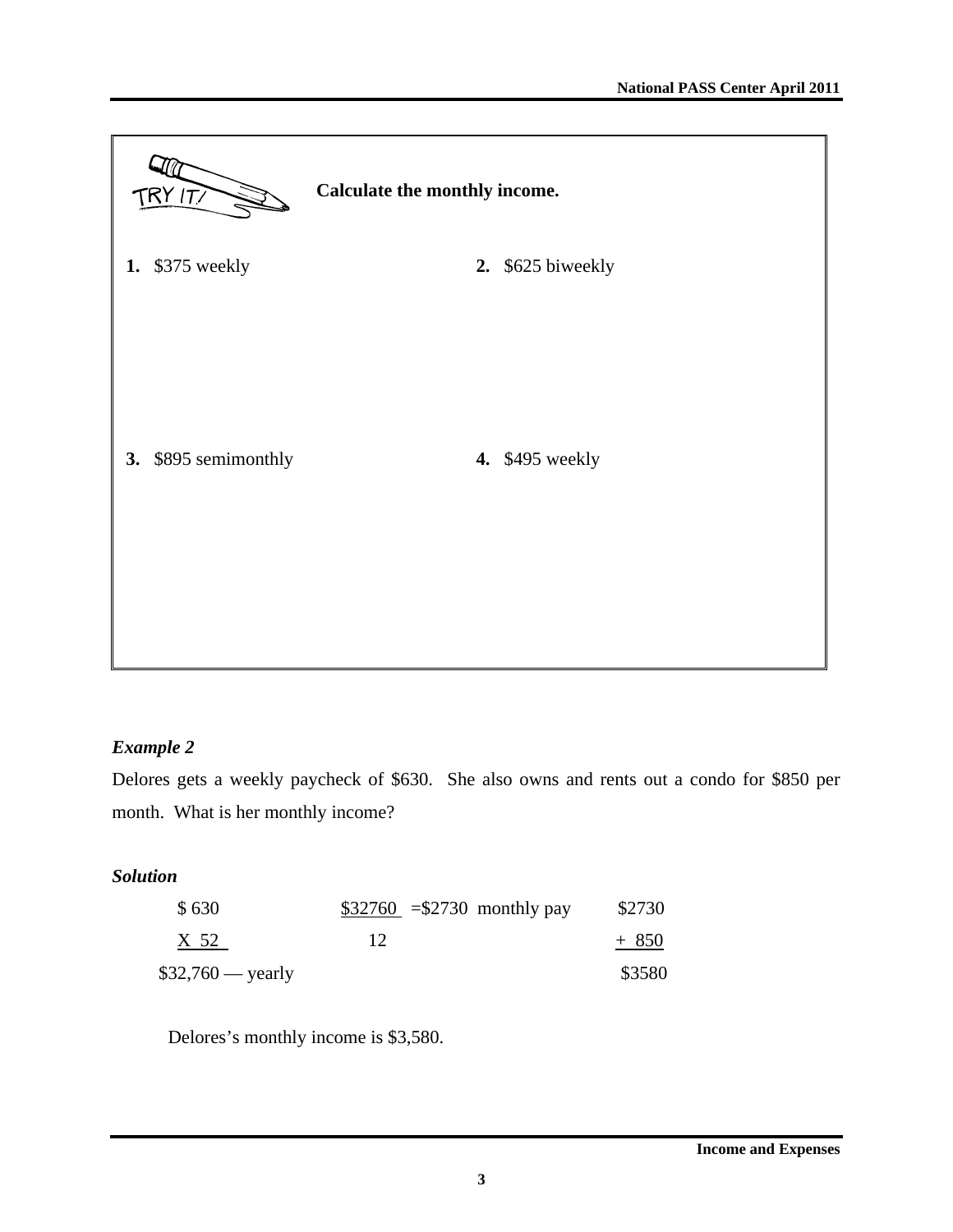|    | Calculate the monthly income.<br>TRY IT/                                                                  |
|----|-----------------------------------------------------------------------------------------------------------|
| 5. | Andrew gets a weekly paycheck of \$435. He also gets \$82 in interest income from his<br>savings account. |
|    | 6. Cora gets a biweekly paycheck of \$1,254. She also gets \$640 in child support.                        |
| 7. | Jamar gets a semimonthly paycheck of \$1,615. He also owns and rents out a house for<br>\$950 per month.  |
|    |                                                                                                           |

ı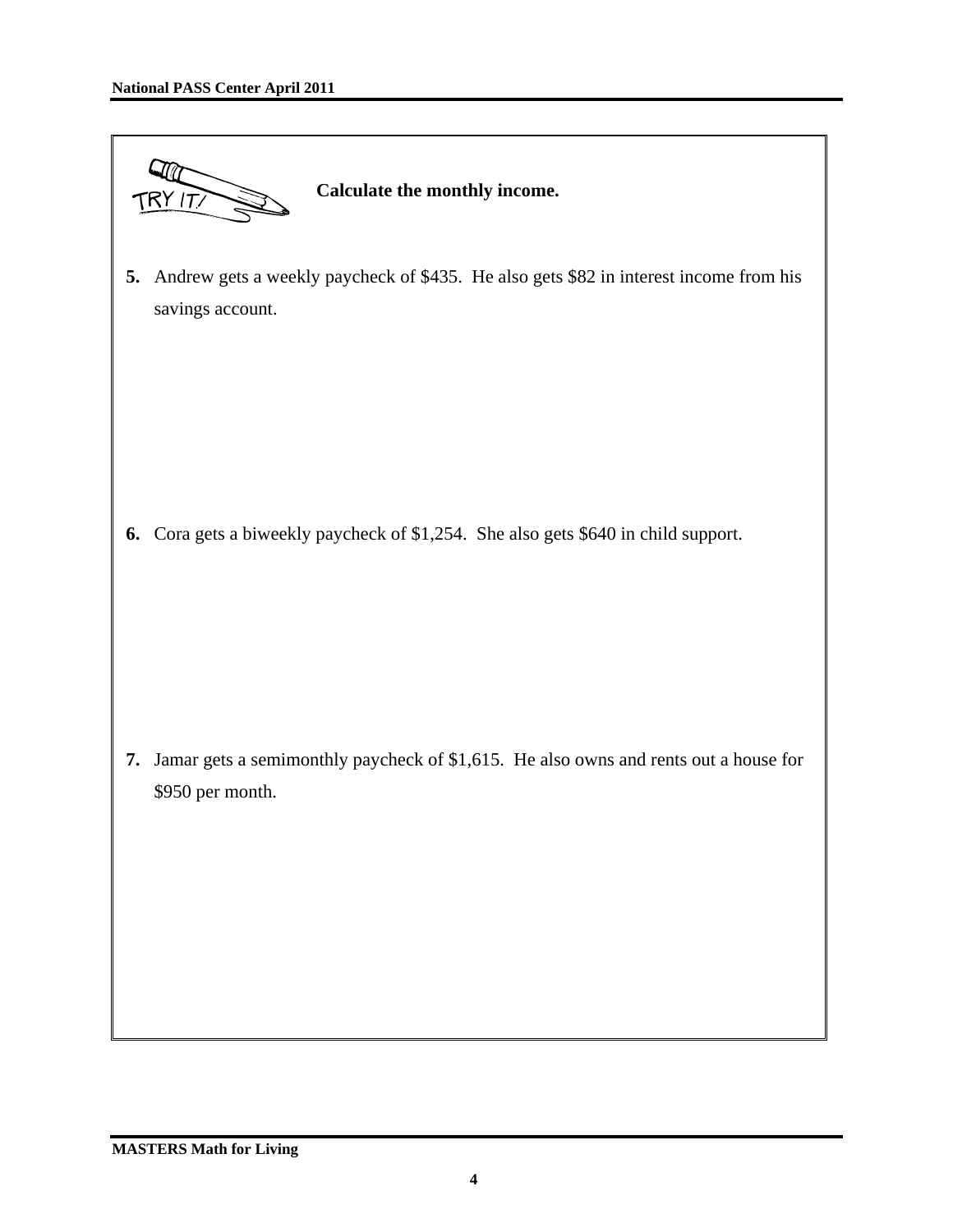## **Expenses**

Expenses are what you spend money on. The following are some common types of expenses:

- housing
- utilities
- food
- **u** transportation
- clothing
- **nedical**
- **n** entertainment/recreation
- savings
- $\blacksquare$  miscellaneous

Depending on your living situation, you may or may not need to pay all of these types of expenses. Or you may have other expenses that are not listed. For example, if you live with your parents and take college classes, you would not have the expense of housing or utilities, but you would have to pay for school tuition and books.

| Mark each item as income or an expense.                     |               |                |
|-------------------------------------------------------------|---------------|----------------|
| 8. Buy a pair of shoes for \$64.98.                         | $\Box$ Income | $\Box$ Expense |
| <b>9.</b> Mow a friend's lawn to earn \$15.00.              | $\Box$ Income | $\Box$ Expense |
| <b>10.</b> Go on a date and spend \$32.75.                  | $\Box$ Income | $\Box$ Expense |
| 11. Wash parents' car to earn \$10.00.                      | $\Box$ Income | $\Box$ Expense |
| 12. Buy a gift for a friend for \$13.82.                    | $\Box$ Income | $\Box$ Expense |
| <b>13.</b> Run errands for a neighbor to earn \$25.00.      | $\Box$ Income | $\Box$ Expense |
| <b>14.</b> Start a part-time job earning \$125.00 per week. | $\Box$ Income | $\Box$ Expense |
| 15. Buy a magazine for \$4.95.                              | $\Box$ Income | $\Box$ Expense |
| <b>16.</b> Pay telephone bill for \$46.63.                  | $\Box$ Income | $\Box$ Expense |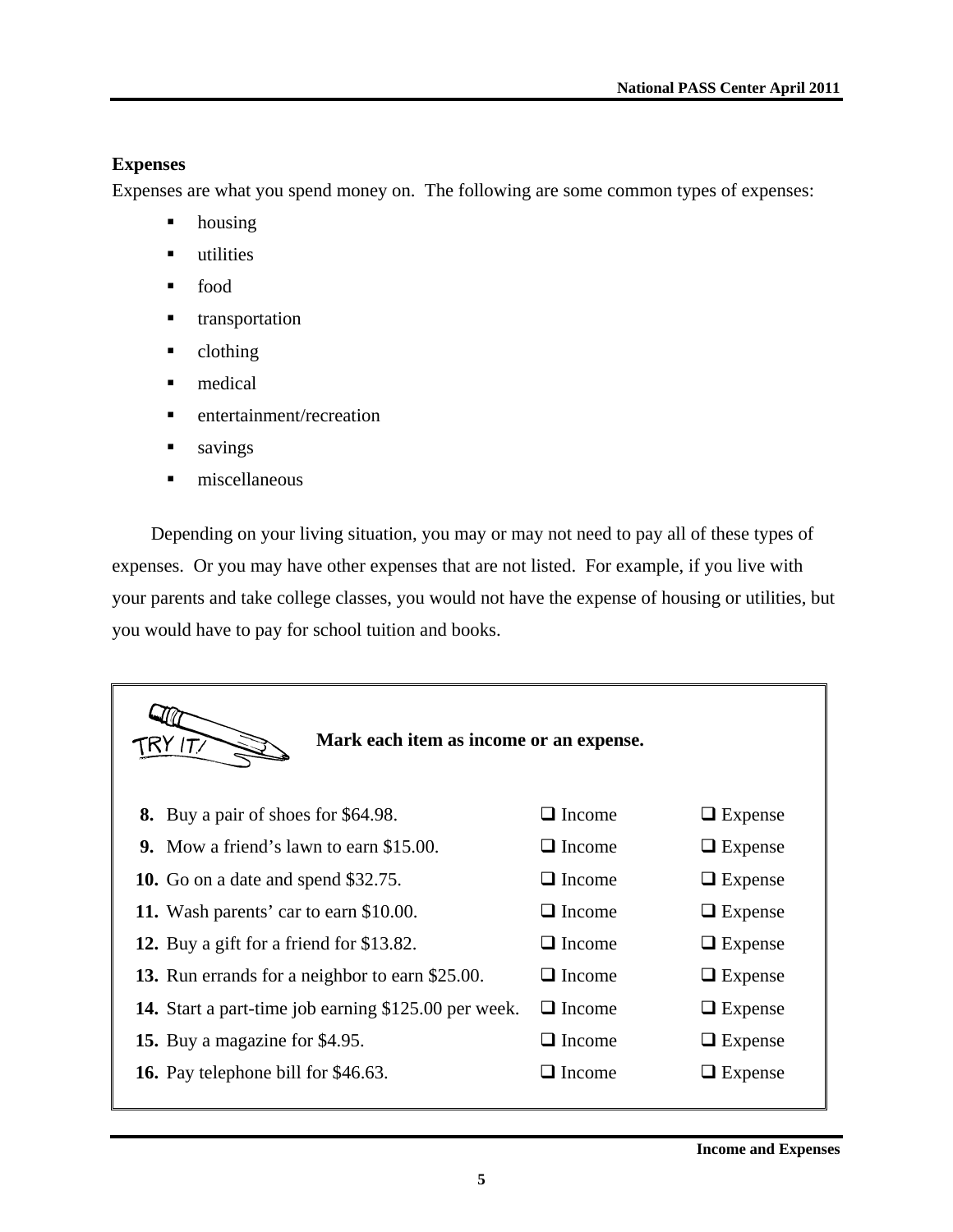#### **Needs vs. Wants**

One important part of budgeting is to plan for your needs first and then meet your wants as you can afford them. How can you tell the difference between a need and a want? Needs are the things we need to live comfortably, such as food and shelter. Wants are things that we don't really need, but we would like to have, such as a motorcycle, earrings, or a hot tub.

| T/                          |             | Mark each item as a need or want. |                             |             |             |
|-----------------------------|-------------|-----------------------------------|-----------------------------|-------------|-------------|
| 17. Heat                    | $\Box$ Need | $\Box$ Want                       | <b>21.</b> Food             | $\Box$ Need | $\Box$ Want |
| <b>18.</b> Designer clothes | $\Box$ Need | $\Box$ Want                       | 22. Comic books $\Box$ Need |             | $\Box$ Want |
| 19. Candy                   | $\Box$ Need | $\Box$ Want                       | 23. Income                  | $\Box$ Need | $\Box$ Want |
| 20. Housing                 | $\Box$ Need | $\Box$ Want                       | 24. Electricity             | $\Box$ Need | $\Box$ Want |
|                             |             |                                   |                             |             |             |



#### **Practice Problems**

Directions: Use a piece of scrap paper or any space available on these pages to work out the answers to these questions. Better yet, see if you can do them in your head – good practice for shopping.

#### *Set A*

Calculate the monthly income.

- **1.** \$783 biweekly
- **2.** \$372 weekly
- **3.** \$822 semimonthly
- **4.** \$690 biweekly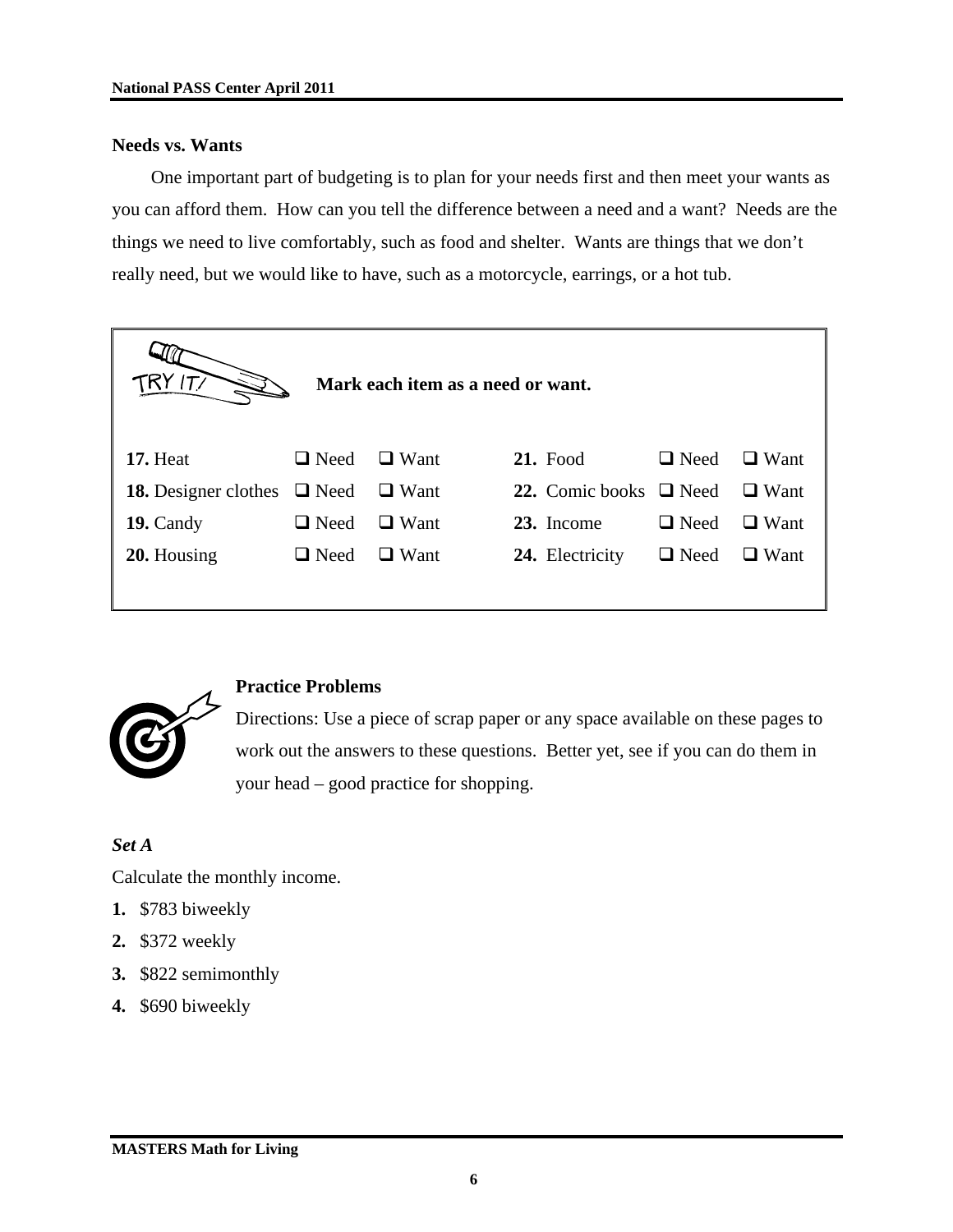## *Set B*

Calculate the monthly income.

- **1.** Li Ming gets a semimonthly paycheck of \$975. She also gets \$104 in interest income from her savings account.
- **2.** Katie gets a weekly paycheck of \$633. She also owns and rents out a condo for \$744 per month.
- **3.** Macario gets a biweekly paycheck of \$840. He also gets \$56 in interest income from his savings account.

## *Set C*

Mark each item as income or an expense.

- **1.** Buy a microwave oven for \$65.80
- **2.** Start a part-time job to earn \$355 per week
- **3.** Pay \$52.82 for the telephone bill
- **4.** Buy a snack for \$1.98
- **5.** House sit for friends while they are out of town to earn \$80.00
- **6.** Pay \$11.53 for lunch



- **1.** Locate and highlight the vocabulary words and their meanings in this lesson.
- **2.** Write one new thing that you learned from this lesson or one question that you would like to ask your mentor.